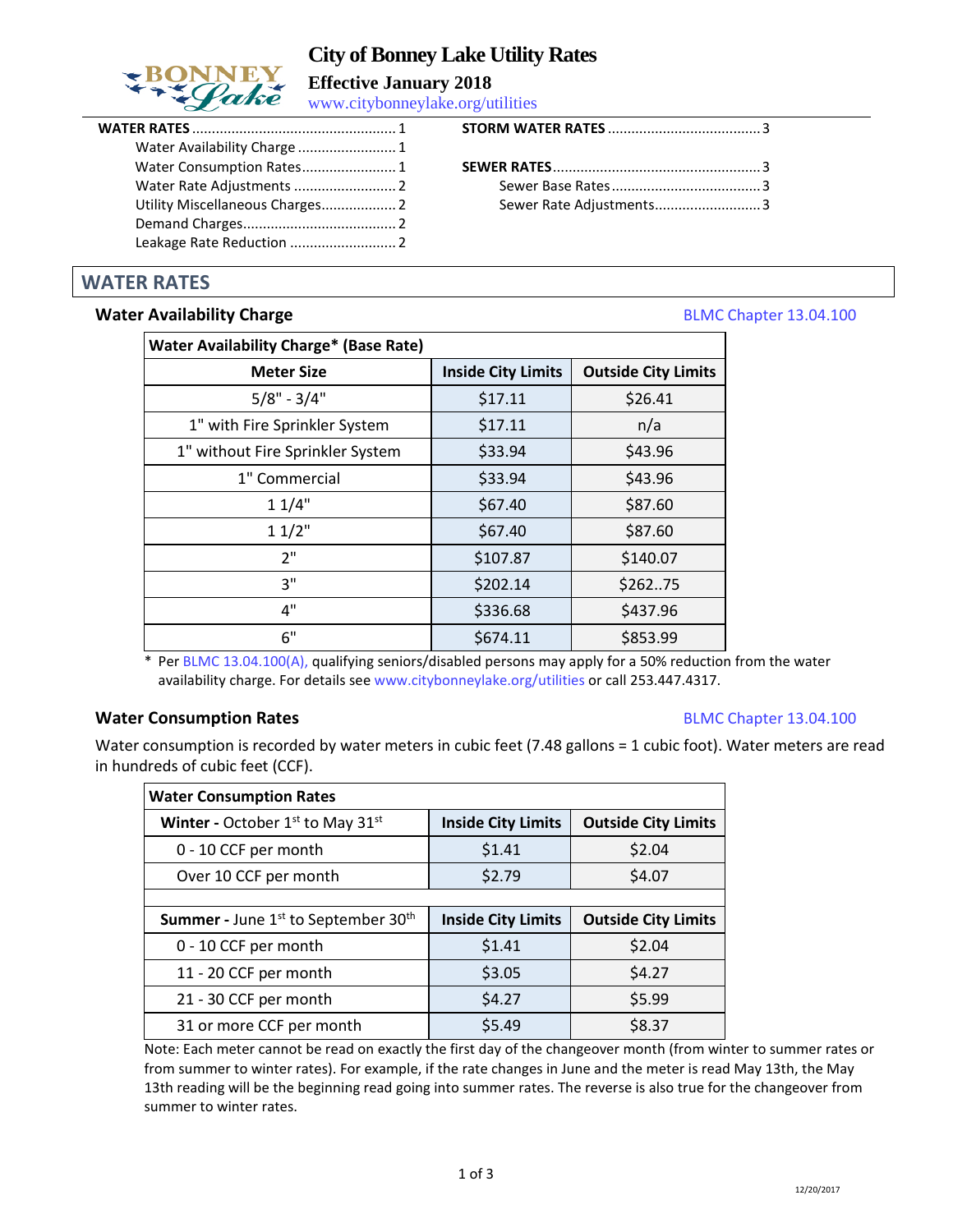

**Effective January 2018**

[www.citybonneylake.org/utilities](http://www.citybonneylake.org/utilities)

**Multi-Family Residences** (apartments, condos, etc.) are billed the base rate/availability charge multiplied by the number of units. The consumption allowance is 1,000 cubic feet per month per unit. See BLMC Chapter [13.04.100\(D\),](http://www.codepublishing.com/WA/BonneyLake/?BonneyLake13/BonneyLake1304.html) Multiple Residential Units.

<span id="page-1-0"></span>**Water Rate Adjustments -** Se[e BLMC 13.04.100.](http://www.codepublishing.com/WA/BonneyLake/?BonneyLake13/BonneyLake1304.html)

<span id="page-1-1"></span>**Utility Miscellaneous Charges [BLMC Chapter 13.04.091 & BLMC Chapter 13.04.080](http://www.codepublishing.com/WA/BonneyLake/?BonneyLake13/BonneyLake1304.html)** 

| <b>Miscellaneous Charges</b>                         | Charge                    |
|------------------------------------------------------|---------------------------|
| Change of Ownership                                  | \$35.00                   |
| Duplicate Bill Sent (Tenant)                         | \$45.00                   |
| Read Outside Standard Cycle                          | \$45.00                   |
| Estimated Final (per request)                        | \$5.00                    |
| <b>Meter Testing Charge</b>                          | \$50.00 Deposit           |
| Payment Plan Setup Charge                            | \$15.00                   |
| <b>Returned Check Charge</b>                         | \$35.00                   |
| Turn-On Charge for Delinquency                       | \$100.00                  |
| Turn-On Charge for any reason other than delinquency | \$50.00                   |
| <b>Removal of Meter Lock</b>                         | \$100.00                  |
| Damaged Meter or Setter                              | Cost of labor & materials |

Notes: For Fire Flow and Water Availability Certificate charges, se[e BLMC 13.04.100\(E\).](http://www.codepublishing.com/WA/BonneyLake/?BonneyLake13/BonneyLake1304.html) For Disconnection from System – Reconnection Charges, see [BLMC 13.04.100\(D\).](http://www.codepublishing.com/WA/BonneyLake/?BonneyLake13/BonneyLake1304.html)

## <span id="page-1-2"></span>**Demand Charges BLMC** Chapter 13.04.100

| <b>Demand Charges (per Month)</b>             | <b>Inside City Limits</b> | <b>Outside City Limits</b> |
|-----------------------------------------------|---------------------------|----------------------------|
| Irrigation Meter* Consumption Charge - Winter | \$3.49                    | \$5.09                     |
| Irrigation Meter* Consumption Charge - Summer | \$3.82                    | \$5.35                     |
| Private Fire System                           | \$3.97                    | \$3.97                     |
| Shut Off (Inactive) Water Meters              | \$6.60                    | \$9.11                     |

\* **Irrigation Meters:** a separate meter is required for irrigation use. There is no availability charge for irrigation meters. The commodity charge is 25% greater than the applicable commodity charge for non-irrigation usage that exceeds 10 CCF feet per month (the 'tailblock'). See BLMC 13.04.100(H).

## <span id="page-1-3"></span>**Leakage Rate Reduction Constantine Chapter 13.04.100(G) [BLMC Chapter 13.04.100\(G\)](http://www.codepublishing.com/WA/BonneyLake/?BonneyLake13/BonneyLake1304.html)**

<span id="page-1-4"></span>The City of Bonney Lake offers a leak adjustment to customers who have had a leak in their private plumbing system after the leak is repaired. The adjustment shall be **two-thirds** of that portion of the customer's water bill which is over the average normal water usage. For details and leak adjustment request form see [www.citybonneylake.org/utilities](http://www.citybonneylake.org/utilities) or call 253-447-4317.